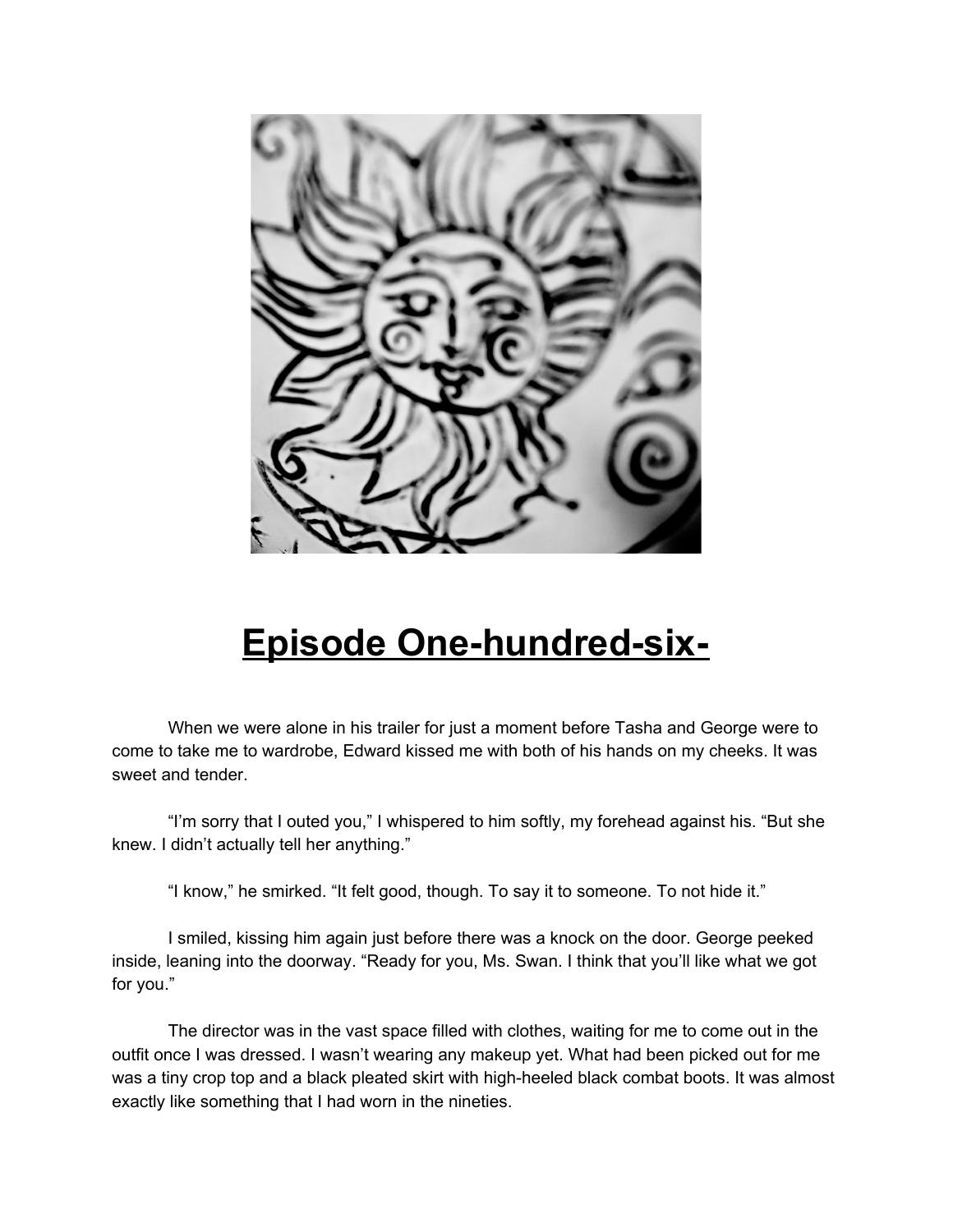"Can you turn around for me?" Rob instructed, writing something on his clipboard as I did. I spun slowly, making a full circle with my hands out beside me. "That's perfect." He looked over at the stylist. "I love her hair. Make it massive and curly. Come here for a second," he beckoned me to come closer, pursing his lips for a moment. "Oh, your eyes are lovely. Lips, too. I didn't notice that before. Have her makeup draw attention to that. Lots of jewelry. Silver and leather." He wrote something else down. "Well, you're not what I envisioned for this part originally, but I'm excited to see how it goes. You're looking fantastic so far, Isabella."

"Thank you, sir," I said politely. My eyes were on the ground the entire time as my skin turned red-hot.

"She goes by Bella. She's just too shy to tell you," George chuckled before going to get some more supplies.

The director nodded his head in understanding and smiled at me as he bowed his head a little. "Well, then, Bella, I'll see you on set in a little while."

Tasha talked to me the entire time she did my hair. Edward and Sarah had a few scenes to film before they got to my part.

The first one, I was simply in the background. Sitting at a bar and drinking while Edward and Sarah acted in the foreground. Which was easy enough. What was hard was not openly watching them. They quickly got through the scene, though. They were both professionals, and it showed.

Then it came to the first one where Edward was going to interact with me in the background. He was supposed to look like he was trying to pick me up.

"I'm going to try to stay in character the whole time," he whispered to me as they reset.

"Oo, I get to flirt with a vampire," I teased before I took my spot at the bar again. I was given a fresh serving of brightly colored juice in a chilled martini glass. Playfully, I winked at him over it before 'action' was called.

Sarah was supposed to be talking with the bartender at the very far end of the counter while we were at the other. He slid next to me, his beautiful green eyes focused on mine with a seductive smirk on his pretty pink lips. It was a little funny to see him in all the makeup, but he was still beautiful.

"Hello, is this spot taken?" He asked without an accent, his voice deep and smooth. I instantly wanted to laugh but held it in.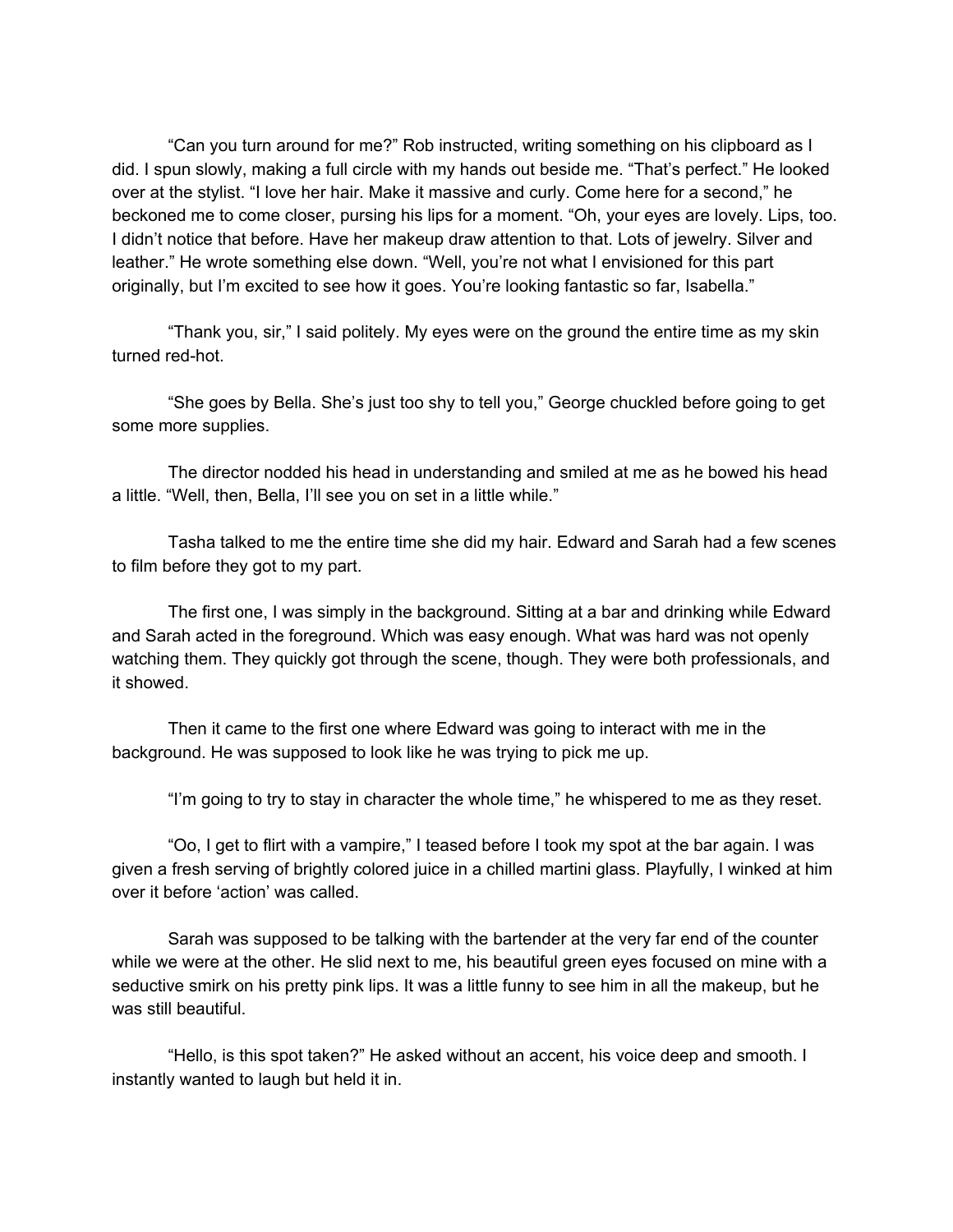I smiled a little to myself, looking over at him timidly for only a moment. "Well, I was saving it for someone special, actually," I stated very quietly as I focused my attention solely on him. I was supposed to be dazzled by him. It wasn't hard to feel that way. I flipped my hair over my shoulder so that it fell down my back.

"Oh? And where are they?" He pretended to look around.

I took a sip from the martini glass, running my finger over the rim after as I smirked at him. "Well, he's standing right in front of me. Though I don't know why. There is a perfectly good stool right there."

I saw him struggle not to drop his mask. It wouldn't have mattered that much if he did. As long as we were flirting. They weren't focusing on us, and there was no audio. We just needed to be there, pretending to talk in the background, to set up another scene. He sat down in the stool after pulling it a little closer to mine.

"Someone as beautiful as you shouldn't be here alone tonight," he started again with the cheesy lines. He was going to be extra since I was playing with him. I could tell that this was going to be a fun day.

I pretended to pout. "I am. But I was hoping not to leave alone," I purred, running my fingers over his thigh under the bar. His eyes actually got a little darker as they narrowed on me. He liked what I was doing.

"Well, I would love to keep you company." He slowly ran his finger down my cheek. "What's your name, you resplendent creature?"

"Marie," I answered instantly, and he smiled, biting his bottom lip for a moment. His fake fangs dug into the plump pink flesh. "What's your name?"

He brought his hand out to me, taking mine so that he could 'properly' introduce himself. "Archibald Frey." He took my fingers and brought my knuckles up to his lips to kiss. "You may call me Archie, though. Or whatever you please."

The director called cut. We stayed in our spots. Edward kissed my knuckles again with his eyes on mine. They set up to do the scene from a different angle, and we were to just keep talking and flirting. Rob spoke to Edward for a few minutes in private. They were chuckling and nodding. When they were ready, he came back to his stool and took my hand once more.

"Archie is a little old-fashioned," I mused when they called 'action' again. I took another sip of the juice. "But so is Marie, I guess."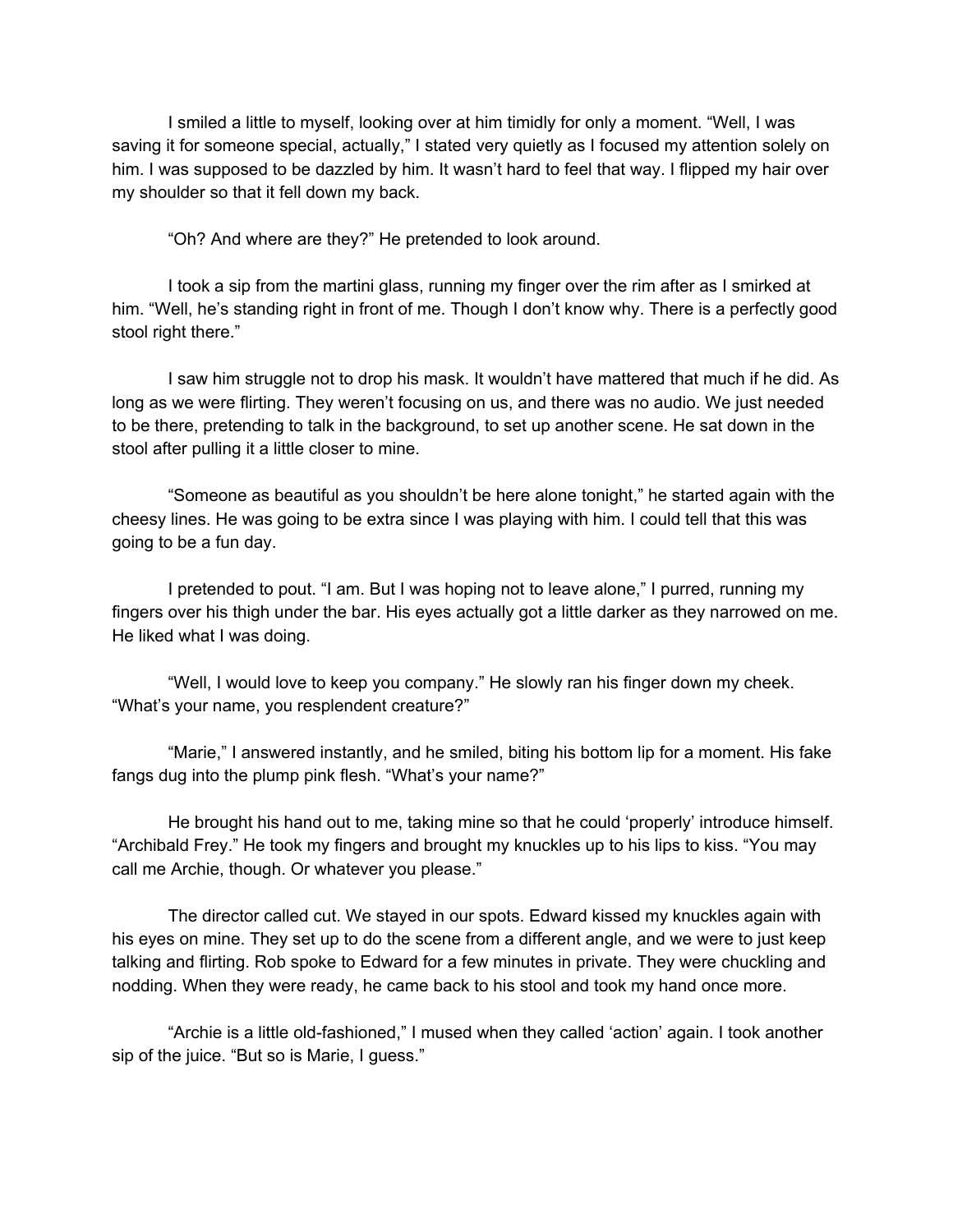He leaned in, his eyes focused on my lips for a moment. "There isn't anything wrong with being a little old-fashioned. I could probably call myself that."

"So, you're obviously not alone," I glanced down at the bar for just a moment at Sarah before looking at him and tilting my head. "Should you really be trying to pick up a random woman right now?"

Edward chuckled darkly, leaning into my ear a bit. "One does not pass up an opportunity to enjoy such splendor."

"Oh, really?" I asked in a whisper. "Am I splendid?" I shyly questioned. He gave a short nod. Clicking my tongue and rolling my eyes, I took a little sip of my drink.

"A man could forsake the sunshine to bask in your beauty alone, and he would never miss the sun. Especially if you were keeping him warm at night," he offered smoothly in his rich deep accent-less voice.

I looked him over slowly. "And do you need someone to keep you warm? Your hands seem oftly cold."

The director called cut again. Edward promptly leaned forward and kissed me. Lucky for me, everything was smudge-proof. I giggled against his mouth, his fingers digging into the back of my neck.

"My, Archie. Aren't you forward," I mused when he pulled away. He chuckled softly, his hand slipping from my neck and down to my shoulder so that he could brush my hair away from my face.

When we went to another set, it was time for the camera to be focused on us. We were in a dark hallway that appeared to be lit up by moonlight. Edward was to have me pressed against the wall and 'drinking' from me. Or that was what he was supposed to do with the extra. The scene was probably about to get more playful than it originally was.

"So," Rob started with an awkward laugh, "I guess, make out like you're just about to hook up after meeting at the pub for the first time. We'll see how it looks. Bella, you would be a little drunk and irrationally attracted to him."

"Aggressive, then?" I probed. He nodded.

"Then, when I tell you, you'll bite her neck, Eddie. The left side." He turned to look back at me. "It'll be 'painful'... but in a good way," he said to me with a grimace. "Does that make sense?"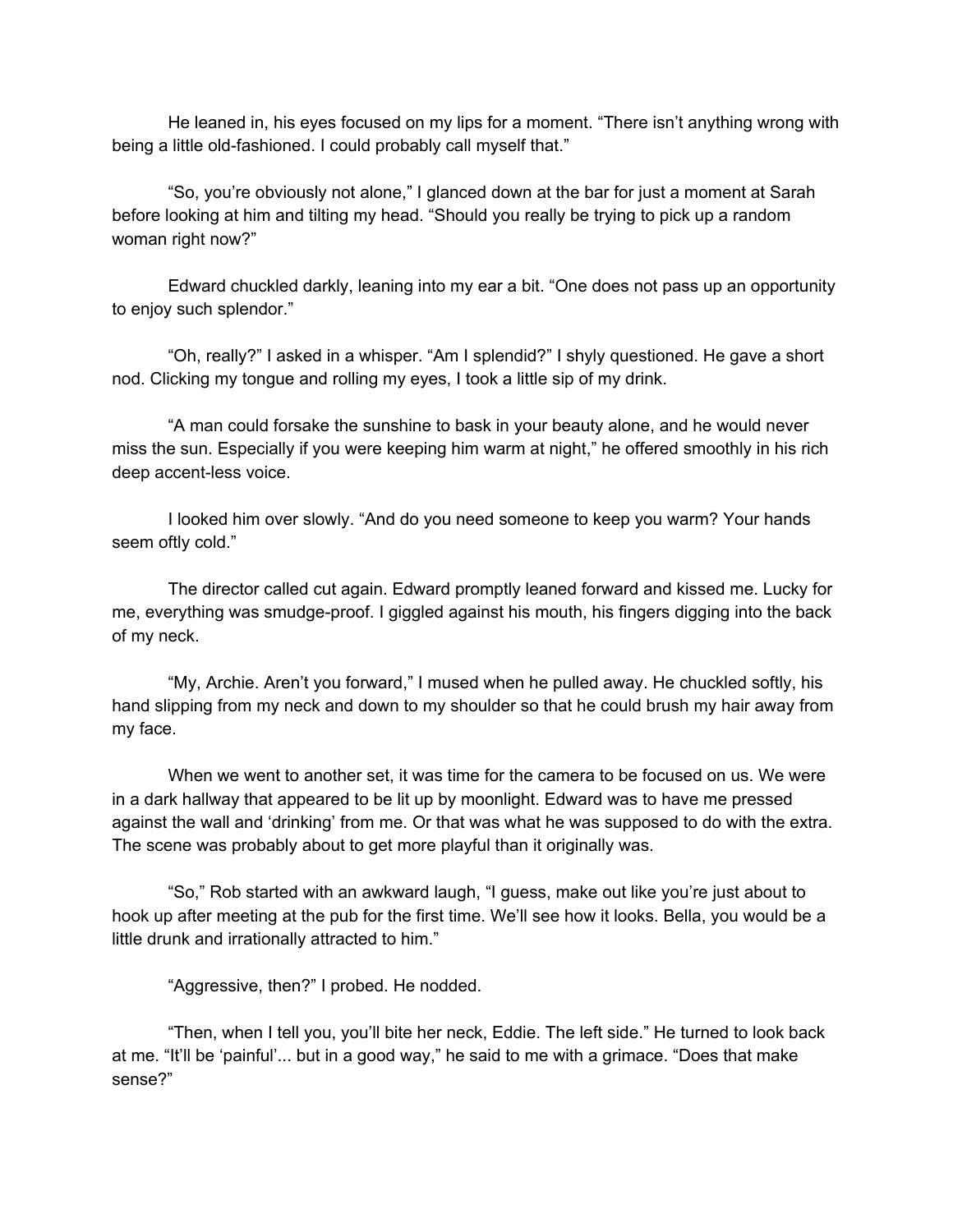"Yes, sir," I laughed.

We got into position, me against the rough gray wooden wall. I grabbed onto the lapels of his jacket. "Hiya Archie," I beckoned to him mockingly.

Rob yelled, 'action.' Instantly Edward and I connected, kissing furiously. He was attacking me as if no one was watching, his intense mouth dominating mine. He obviously enjoyed what he was doing. For my part, I tried to kiss him back just as ferociously as my fingers moved over his shoulders and neck into his hair. When his hand went to my ass for a moment, I gasped against his mouth. His fingers swiftly went to the bend of my knee to pull my leg up around his hip.

"Cut! Perfect!" He laughed, clapping his hands together once. "Okay. So… Bella, you're doing great. I want to do another take, but this time can you dial it up a bit more?"

"Do you want me to dial it up to Eddie levels of aggression?"

He swiftly nodded, smiling as he pointed a finger at me. "I want you to be shockingly assertive. Make the vampire blush."

"Okay," I grinned. "I'll try."

As soon as he called 'action' again, it was my turn to attack Edward. With my hands on his lapels, I rocked him forcefully towards me as I seized his mouth entirely. He actually moaned in surprise against my lips, just trying to keep up. Then I jumped up and wrapped my legs around his waist, just like I had the very first time we were together. His hands went to my ass to automatically hold me up.

"Bite," Rob called softly.

And boy did he. Edward yanked my head to the side with his fingers in my hair, exposing the left side of my neck. His teeth dug into my skin. His fangs stabbed into my throat, and I actually and very loudly gasped.

"Cut! That's exactly what I wanted!" He cried out happily. "Perfect!"

Edward pulled back to look at me, panting. His eyes were huge, and he was half-hard against me. His lips were faintly red. I quickly brought my hand up to my neck and pulled it away to find blood. I laughed loudly.

"You actually bit me!"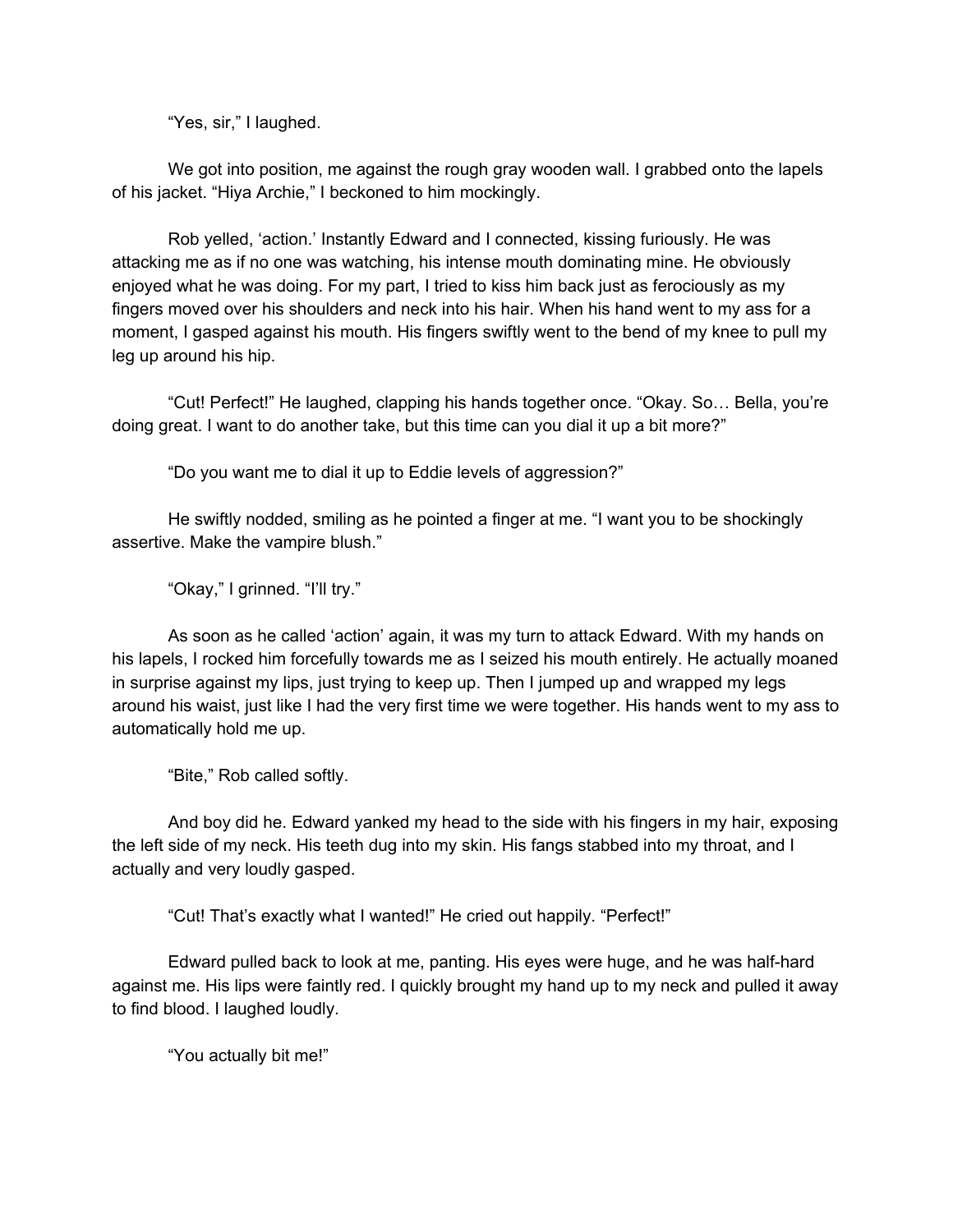"Oh, shit! I am so sorry," he shouted in shock as he dropped me to my feet. I just kept giggling, laying my head back against the wall. It was only a little blood. He had barely broken the skin. He forgot about how long his teeth were with the fangs.

"Well, it's now time to add some fake blood," Tasha giggled as she came up to me with her kit of stuff with the special effect's supervisor. "That's too method, Eddie!" She scolded him.

He was getting his face touched up by George. His frown was hilarious. He hated that I was laughing so hard about it. I could hear Sarah snorting just a few feet away while she waited for her parts.

"I'm sorry," he whimpered again. I reached for him, trying not to smile too much. "I can't believe that I made you bleed."

"It's just a little," I snickered. "Hey, I said that I wanted you to bite me with them. Just… maybe not in front of everyone," I teased, lowering my voice towards the end. Tasha laughed to herself. Edward actually flushed and looked away. "Aw, I made the vampire blush!"

"I'm going to bite you again," he threatened weakly at my jesting.

"Yay!"

My boyfriend just shook his head and rolled his eyes.

When it was time to film our final scene, Edward lifted me back up by my ass so that my legs were around his waist again. My arms wrapped around his neck. He was supposed to be 'drinking' from me. My skin was covered in just a bit of fake edible sticky sweet blood. It was chocolate flavored. They let him pick. They also had strawberry and mint.

With one hand on my thigh and another on the side of my neck, Edward began to kiss and suck at my throat. My eyes went wide before shutting, my head falling to the side. It actually felt fantastic.

Sarah popped into the shot suddenly for her line. "Hey! We gotta go! I know where the… thing… is," she yelled loudly and cryptically. "Archie!" She snapped, then stomped her foot.

"I'm a little busy here, kid," he growled back when he lifted his head. The fake blood was smeared onto his lip and chin.

"Yeah! He's a little busy here!" I squeaked my one line. Then I saw her begin to crack, her face slowly growing into a smile before she dropped her head and laughed. I had to press my lips together to keep from giggling as well. Edward nipped at me playfully before chuckling as well.